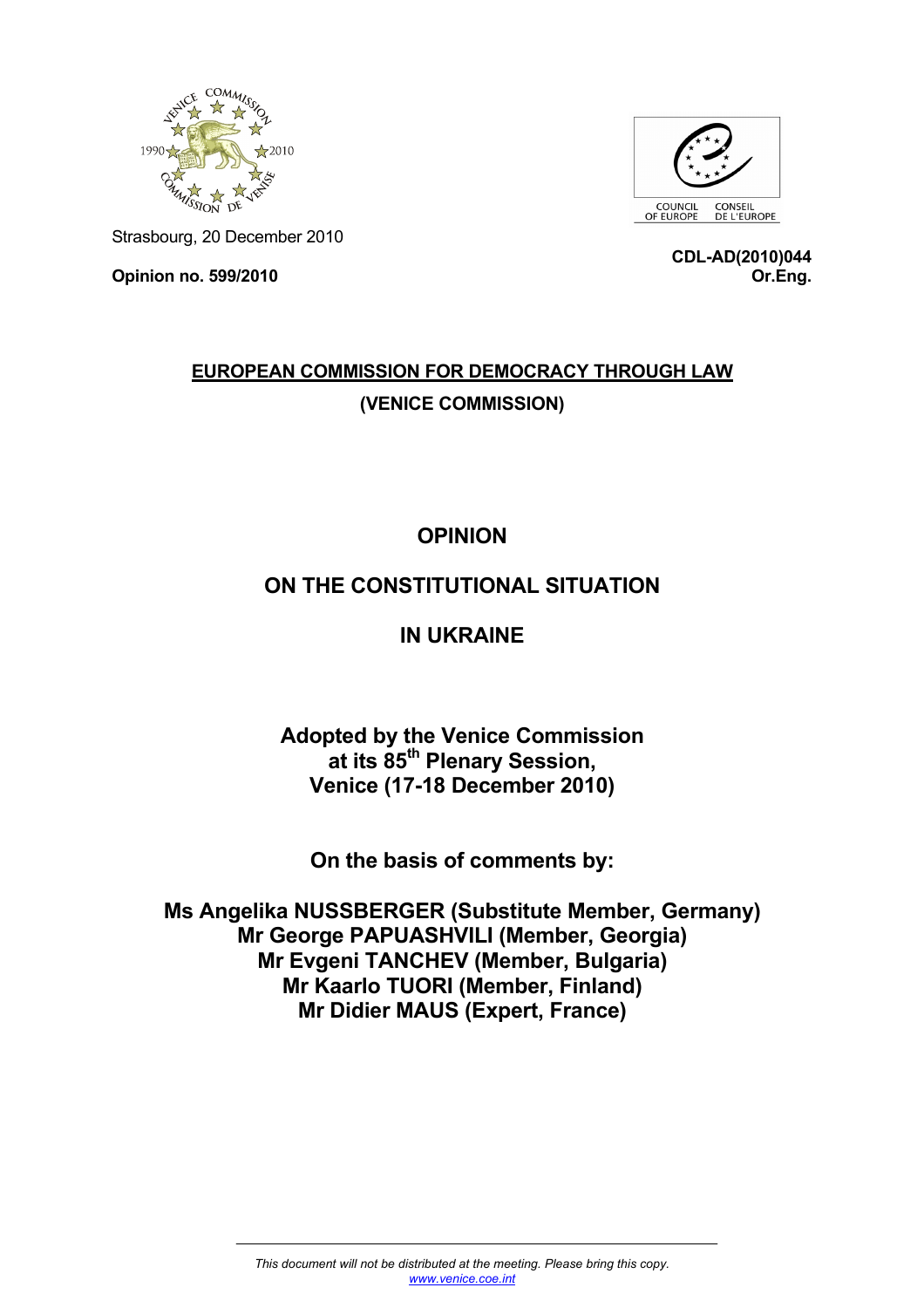#### **I Introduction**

1. By letter dated 21 October 2010, Mr Dick Marty, Chair of the Monitoring Committee of the Parliamentary Assembly of the Council of Europe, asked the Venice Commission to give an opinion on the constitutional situation in Ukraine.

2. The Venice Commission invited Ms A. Nussberger, and Messrs D. Maus, G. Papuashvili, E. Tanchev and K. Tuori to act as rapporteurs.

3. On 29 and 30 November 2010, the Venice Commission delegation travelled to Ukraine to meet with the different authorities concerned, including the Constitutional Court, the Presidential Administration, the Minister for Foreign Affairs, the Minister for Justice, the Supreme Court as well as the representatives of the opposition. The present Opinion is based on the members' and experts' comments as well as on the information obtained during the study visit to Ukraine.

4. The present Opinion was adopted by the Venice Commission at its 85<sup>th</sup> Plenary session (Venice, 17-18 December 2010).

### **II. Scope of this Opinion**

5. The present request has to be seen against the background of the recent constitutional developments in Ukraine. On 30 September 2010, the Constitutional Court of Ukraine adopted a decision whereby it declared the Law on the amendment to the Constitution No. 2222, adopted on 8 December 2004, unconstitutional and required that laws subsequently adopted be brought in line with the previous Constitution of 1996.

6. The Venice Commission was asked to give its Opinion on:

• the constitutional situation in Ukraine, following the Constitutional Court's Judgment of 30 September 2010;

• the measures to be taken to bring the new constitutional framework in line with European standards and norms.

7. The aim of the present assessment therefore, is not to assess the Constitutional Court's Decision, but to examine its consequences and point towards the future, in particular towards a more balanced and coherent constitutional reform.

#### **III. Constitutional developments in Ukraine since 1996**

8. The recent constitutional history of Ukraine is marked by the political confrontation and competition between various groups within society. Back in 1996, despite its shortcomings from a legal point of view, the adoption of the Constitution was seen as an important step in the establishment of the country's basic institutional setup and the character of the new state.

9. The 1996 Constitution has established a presidential-parliamentary type of institutional regime. It provides for a strict separation of powers between the President and Parliament; both are elected for a fixed four -year term and neither controls the tenure in office of the other. The Cabinet of Ministers is subordinate to the President and is accountable to Parliament.

10. In its 1997 Opinion on this text, the Commission said that "*While the text establishes a strong executive under the leadership of a powerful President, checks and balances are present which should prevent recourse to authoritarian solutions. The principles of the Rule of Law are well reflected in the text of the Constitution. The setting up of democratic local government as well as the important role assigned to the Constitutional Court should contribute to the establishment of a democratic culture in Ukraine".* It also pointed out however, that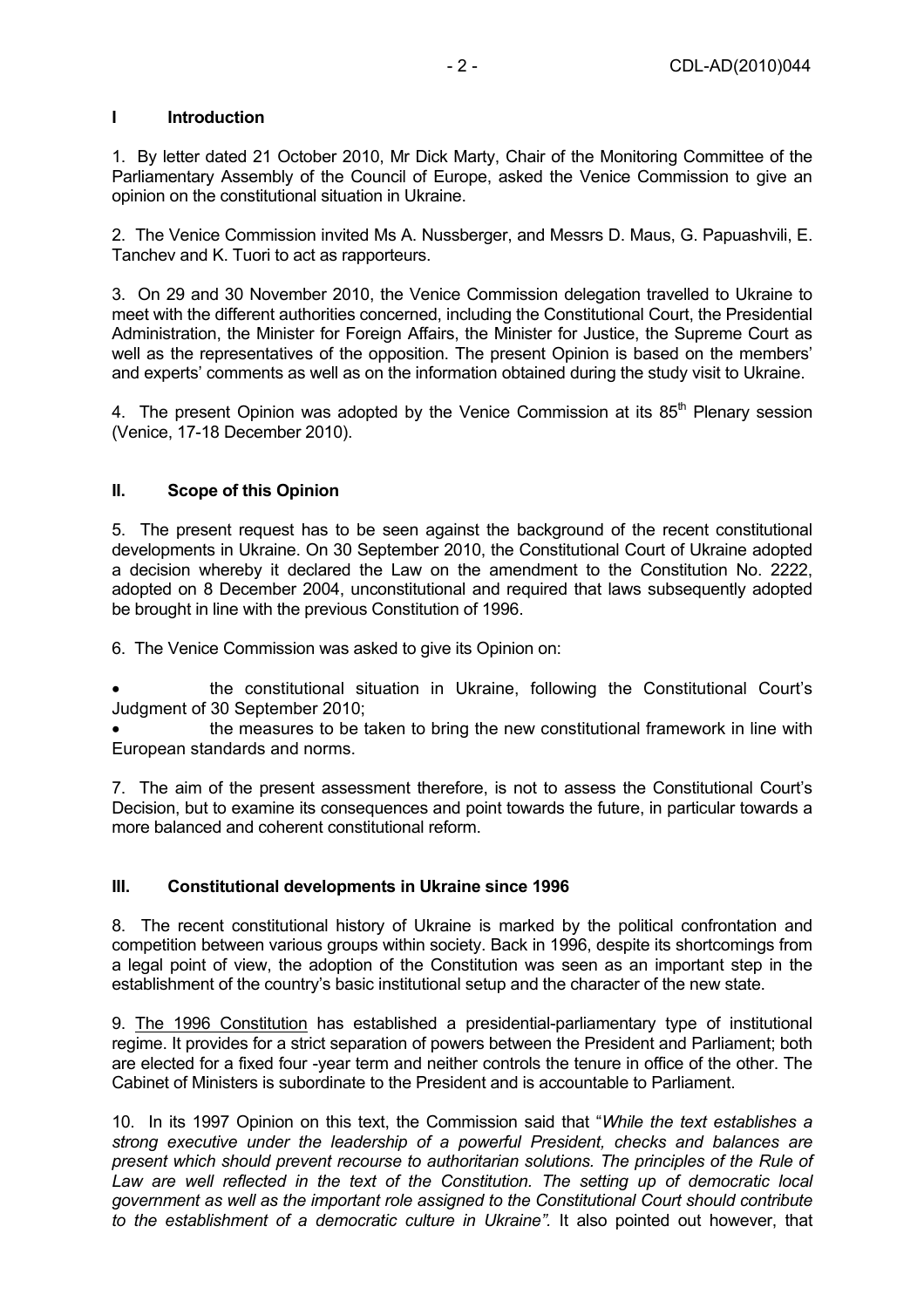"*several provisions of the Constitution remain unsatisfactory from a legal point of view. These inadequacies have political reasons and can be explained by the fact that it was necessary to reach a political compromise to have the Constitution adopted"1 .* 

11. The Commission thus called on Ukraine to "*take into account the opinion of the Commission as well as the relevant Council of Europe standards"* when implementing these provisions of the Constitution. It stressed that "*The Constitution will have to pass the test of practice and the difficult economic situation of Ukraine may delay the full implementation of the new principles and endanger the realisation of the positive achievements of the text. Particular attention will have to be paid to the adoption of legislation ensuring that the Transitional Provisions of the Constitution do not lead to the maintenance of elements of the old system during a considerable period of time (Conclusions)."* 

12. In practice however, the 1996 Constitution resulted in a concentration of powers in the hands of the President and in a constant legislative-executive confrontation.

13. As from 2003, the Venice Commission has been in favour of a comprehensive constitutional reform that strengthens the powers of Parliament, while warning against establishing a system that is not coherent. In its Opinion on the three draft laws that propose Amendments to the Constitution of Ukraine, the Commission welcomed and strongly supported "*efforts aimed at strengthening the position of Parliament with respect to the President*", and underlined that "…*any reformed system of government chosen should be as clear as possible, and the provisions should not create room for unnecessary complications and political conflicts"*   $($ § 93 )<sup>2</sup>.

14. The Commission, as well as the PACE, were concerned notably about a constant power struggle between the different State organs with which the country was confronted ever since the highly controversial All-Ukrainian referendum in 2000. The Law on the Cabinet, drafted to clarify the status, powers and responsibilities of the Cabinet *vis-à-vis* the President and Parliament, became a symbol of executive-legislative deadlock on constitutional issues<sup>3</sup>.

15. The 1996 Constitution was amended in December 2004 by the Law on amendments to the Constitution No. 2222. The constitutional changes provided a strong impetus for transforming the Ukrainian political system from a presidential-parliamentary system to a more parliamentary one. In its Opinion on the amendments to the Constitution of Ukraine, adopted on 8 December 2004, the Commission praised the positive changes brought about by the amendments, in particular those "*increasing the parliamentary features of the political system*". The previous very strong powers of the President were weakened in a somewhat unfortunate manner<sup>4</sup>. According to the Commission's Opinion on the 2004 Constitution "*a number of provisions, such as the rights of legislative initiative conferred on both the Cabinet and the President, or the President's role in foreign and defence policy might lead to unnecessary political conflicts and thus undermine the necessary strengthening of the rule of law in the country. In general, the constitutional amendments, as adopted, do not yet fully allow the aim of the constitutional reform of establishing a balanced and functional system of government to be attained"5 .* 

16. The Commission thus considered that, *"in order to bring the Law on amendments into compliance with the principles of pluralist democracy and the rule of law, the Law should be further discussed and some improvements made."* 

17. It also pointed out that the constitutional amendments were adopted too rapidly and with some procedural violations, an opinion largely shared by many political actors in the country. It thus stressed in its Opinion that "*taking the time necessary for finding a real consensus among* 

 $\overline{\phantom{a}}$ 1 Opinion on the Constitution of Ukraine, as adopted in June 1996, CDL-INF(1997)002.

 $^2$  Opinion on three draft laws proposing Amendments to the Constitution of Ukraine CDL-AD(2003)019.<br><sup>3</sup> Precident Kurbma vetacd the Law sight times and it is salv in 2007 that the Law was finally adopted.

<sup>&</sup>lt;sup>3</sup> President Kuchma vetoed the Law eight times and it is only in 2007 that the Law was finally adopted.

<sup>4</sup> *Cf*. the assessment by the Venice Commission in its Opinion on the amendments to the Constitution of Ukraine adopted on 8 December 2004, CDL-AD(2005)015.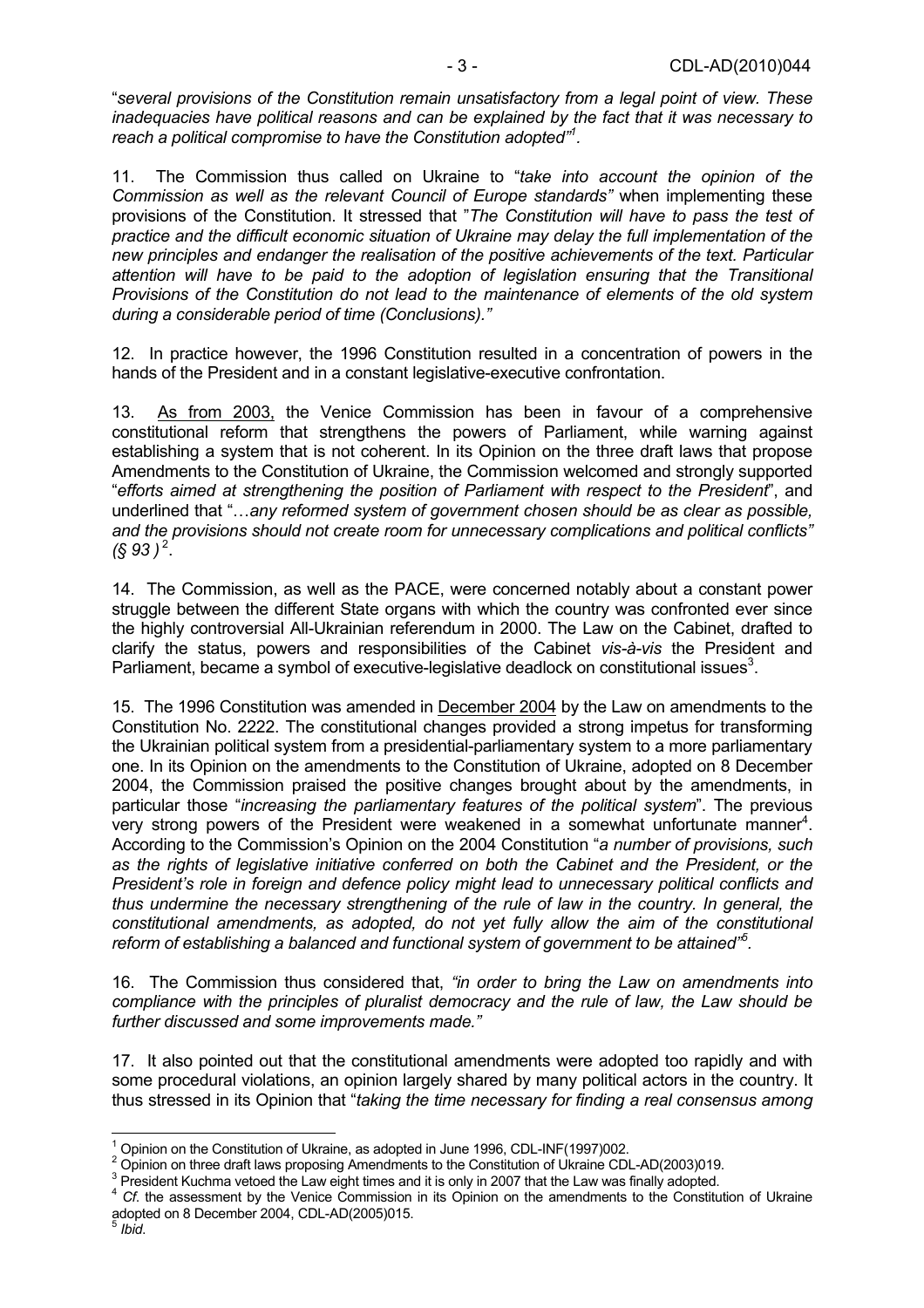*all political forces and the civil society on a well-balanced and coherent constitutional reform would secure the legitimacy of the new Constitution and the political system in Ukraine6 ".* 

18. The issue of further constitutional reform remains high on the political agenda ever since.

19. In late 2007, 102 deputies applied to the Constitutional Court of Ukraine (hereinafter: CCU) requesting it to declare the Law on Amendments to the Constitution of Ukraine n° 2222 unconstitutional. The authors claimed that the Law had violated the procedure for its review and adoption as it was adopted in December 2004 without receiving the obligatory opinion of the Constitutional Court of Ukraine regarding its conformity with articles 157 and 158 of the Constitution (as required by Article 159 of the Constitution). In its ruling of 5 February 2008<sup>7</sup>, the Constitutional Court of Ukraine stated that when the Law No. 2222 took effect on January 1, 2006, its provisions and clauses became an integral part of the Constitution, and the Law itself lost its legal force<sup>8</sup>. The Court therefore rejected the application<sup>9</sup>, based on its non-conformity with the constitutional petition requirements, given in Article 39 of the Law on the Constitutional Court<sup>10</sup>.

20. The efforts to revise the 2004 version of the Constitution continued, and several new draft amendments to the Constitution were prepared by various political forces in the country. The Venice Commission was again involved in this process. In 2008, it adopted an Opinion on the so-called "Shapoval draft Constitution"<sup>11</sup> and a year later, it gave its legal assessment of the draft constitution presented by the then President Yuschenko<sup>12</sup>. In this Opinion, the Commission welcomed the improvements contained in the presidential draft with respect to the 2004 Constitution, but considered that it does not seem to attain its main aim of putting an end to the constant institutional conflicts between the main state organs. This was due mainly to the fact that this draft also maintained a semi-presidential system with a double executive and areas of potential conflict between the President and the Cabinet of Ministers remained.

21. Due to a lack of consensus, in October 2009, the *Verkhovna Rada* of Ukraine (Parliament) removed all proposals for changes to the Constitution from its agenda.

22. In February 2010, Mr Yanukovich won the presidential elections in the country. However, the formation of the new Government faced some difficulties due to the fact that the majority coalition (consisting of President Yanukovych's Party of Regions, Mr Lytvyn's eponymous bloc and the Communist Party) fell seven votes short of a required majority of 226 members. In early March, the Ukrainian *Verkhovna Rada* amended the Law on the Rules of Procedure of Parliament with respect to the provisions for the formation of a ruling coalition. The new provisions now stipulate that a parliamentary majority is established on the basis of the number of individual MPs that support such a coalition. These changes to the Rules of Procedure allowed a new governing coalition to be established.

23. This legislative amendment however, seemed to contradict Article 83 of the Constitution according to which the governing coalition in *Verkhovna Rada* must be formed by "a coalition of parliamentary factions" and not individual deputies<sup>13</sup>. According to the Constitutional Court's decision on the constitutionality of Article 13 of the Law on Status of the People's Deputies of

 $6$  Ibid.

<sup>7</sup> Decision of the Constitutional Court, case No. 6-u/2008, of 5 February 2008.

<sup>8</sup> See point 3 of the Decision's motivational part.

 $^9$  See .

<sup>&</sup>lt;sup>10</sup> Article 39§2.3 requires the subject of the constitutional petition to provide a "full title, number, date of adoption, source of publication (provided that it was published) of the legal act which constitutionality (separate provisions thereof) is disputed or which needs to be officially interpreted".<br><sup>11</sup> See CDL-AD(2008)015.

<sup>12</sup> CDL-AD(2009)024.<br><sup>12</sup> CDL-AD(2009)024.<br><sup>13</sup> This provision was introduced in the Constitution through the 2004 amendments in the aim of increasing the level of political responsibility of both the Cabinet of Ministers and of parliament. The Rada, having formed the Cabinet, was supposed to work more closely with it.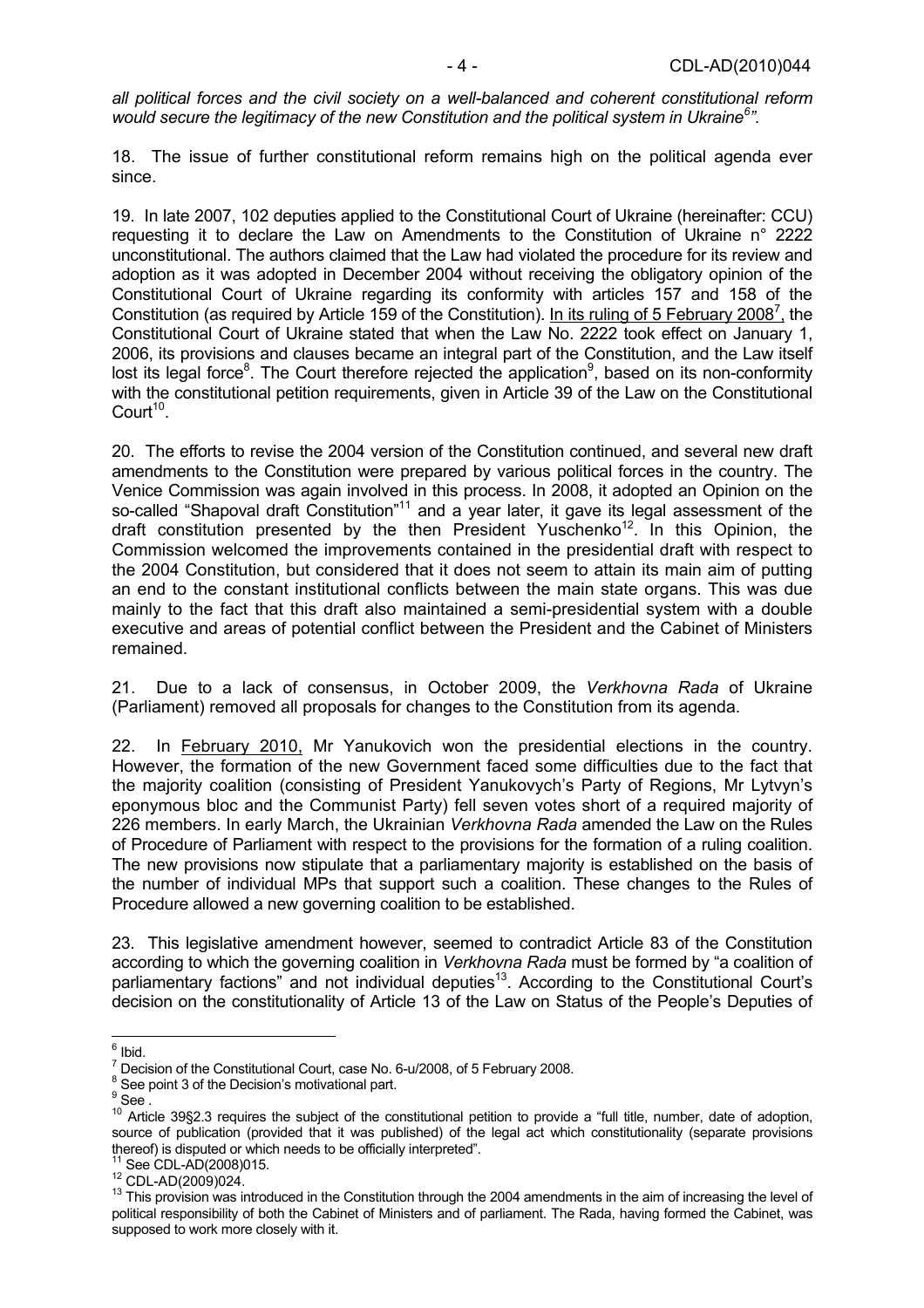Ukraine, given in June 2008, leaving - or even not joining - a faction of the political party, on a list of which an MP was elected, is contrary to the Constitution.<sup>14</sup> In the words of the Court, "staying of a Deputy in a parliamentary faction of the political party (or the electoral block of parties) on a list of which he or she was elected, is his or her *constitutional duty and not the right*" 15 (emphasis added).

24. However, on 6 April 2010 – deciding upon an appeal from a number of opposition deputies asking for the official interpretation of Article 83 of the Constitution<sup>16</sup> and the review of the constitutionality of Article 59 of the Law on the Rules of Procedure of Parliament - the CCU seems to have given a different interpretation on this matter, which goes into the direction of allowing individual deputies in the *Verkhovna Rada* to take part in the formation of a parliamentary coalition.17.

25. Thereafter, in July 2010, 252 deputies of Ukraine applied to the Constitutional Court with a request to recognise as non-conforming to the Constitution the Law on Introducing Amendments to the Constitution No 2222 (hereinafter, the "Law No.2222"). Again, the ground for this Law to be recognised as unconstitutional was the fact that it had violated the constitutional procedure for its adoption (i.e. Article 159 of the Constitution).

26. As mentioned above, on 30 September 2010, the CCU (hereinafter, "the 30 September Judgment") issued a Decision declaring Law No. 2222 unconstitutional "due to a violation of the constitutional procedure of its consideration and adoption"18. The main argument is that the *Verkhovna Rada* has overstepped its competences fixed in Article 159 of the Constitution, as it cannot amend the Constitution without a Constitutional Court opinion. In fact, according to Article 159 of the Constitution, a draft law on introducing amendments to the Constitution can only be considered by the *Verkhovna Rada* "upon the availability of an opinion of the Constitutional Court of Ukraine on the conformity of the draft law with the requirements of Articles 157 and 158 of this Constitution". In this context, the Constitutional Court may analyse three questions: are human and citizens' rights abolished or restricted? Is the revision of the Constitution oriented toward the liquidation of the independence or violation of the territorial indivisibility of Ukraine? Have the amendments already been introduced?

27. The  $30<sup>th</sup>$  September Judgment of the Constitutional Court is based exclusively on the analysis of the differences between Law No. 2222 and Law No. 4180, as only the latter, but not the former had obtained the opinion by the Constitutional Court. The Court does not examine whether the amendments could have been declared at the time as not being conform to the requirements of Articles 157 and 158 of this Constitution.

28. Based on the Constitutional Court reasoning in the 30 September Judgment, it seems that it is the 1996 version of the Constitution that is in force in Ukraine since 1 October 2010.

#### **IV Assessment of the present constitutional situation**

#### **A. Constitutional Court – The 30 September Judgment**

29. It is not the task of the Venice Commission to review decisions by national constitutional courts, which are the institutions with the authority to provide a final interpretation of the Constitution. The Commission therefore refrains from taking a position on whether this Decision of the Court is justified or not . Nevertheless, some general remarks seem appropriate.

30. There is no generally accepted standard in comparative constitutional law regarding the participation of constitutional courts in the constitutional amendment process. In its recent Report on Constitutional Amendment<sup>19</sup>, the Venice Commission noted that while some

 $\overline{\phantom{a}}$ 

<sup>&</sup>lt;sup>14</sup> See Judgment of the CCU, Case No. 12-rp/2008, of 25 June 2008, point 5.1 of the motivational part.<br><sup>15</sup> *Ibidem*, point 5.3.<br><sup>16</sup> Related to formation of governing coalition.<br><sup>17</sup> See Judgment of the CC of Ukraine, C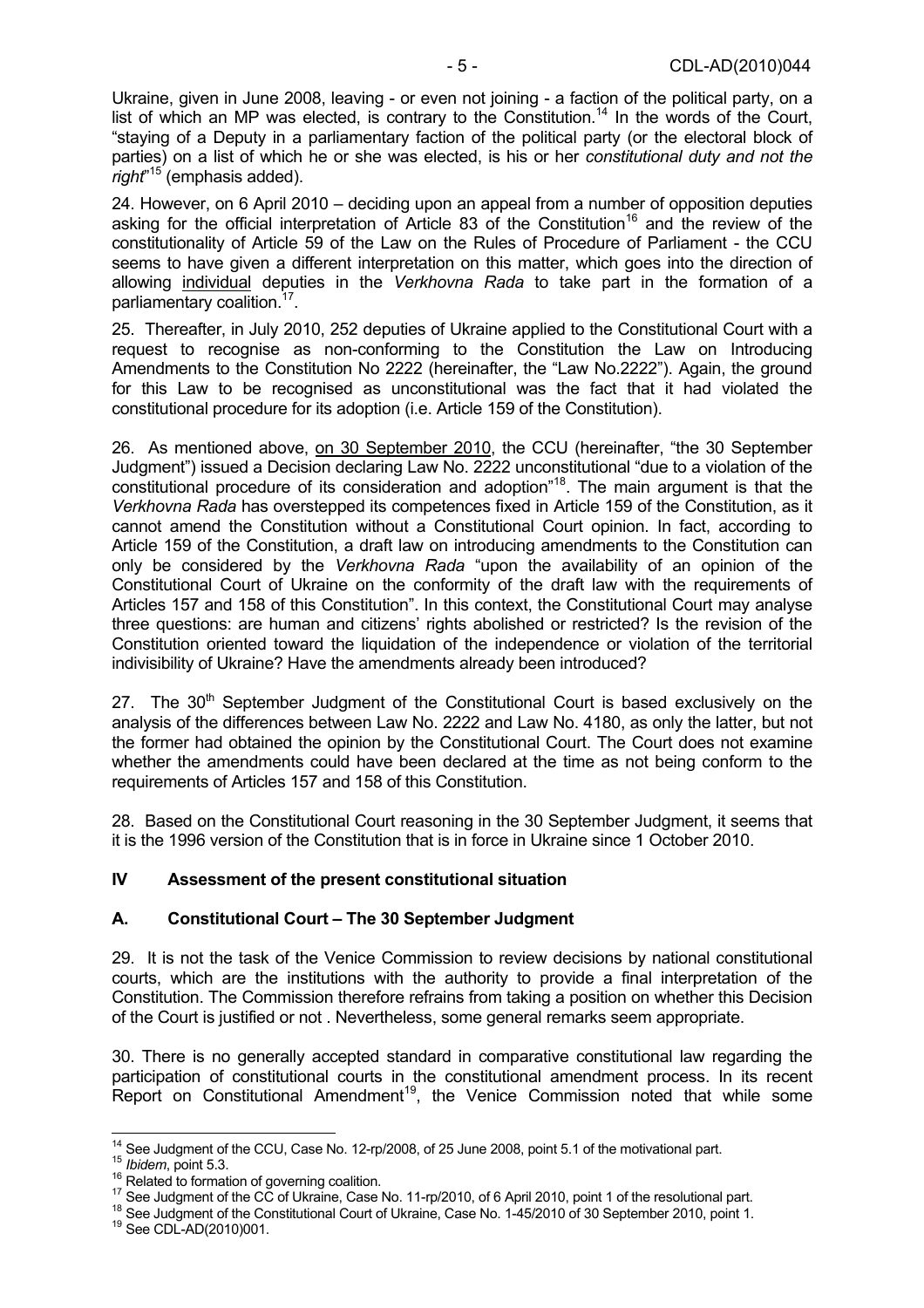European countries explicitly provide for such a possibility<sup>20</sup>, the *posterior* judicial review of adopted constitutional amendments is a relatively rare procedural mechanism. In some countries, judicial review of constitutional amendments is in theory possible, but has never been applied in practice<sup>21</sup>. In others, it has been rejected on the basis that the courts as state organs cannot place themselves above the constitutional legislator acting as constitutional power. A system which has firmly rejected judicial review of constitutional amendments is the French system, under which this is not considered within the competence of the *Conseil Constitutionnel* (or any other court), because the constitutional legislator is sovereign, therefore constitutional amendments cannot be subject to review by other bodies (themselves created by the Constitution) $^{22}$ .

31. While the Ukrainian Constitution (in its two versions, from 1996 and 2004) explicitly provides for a mandatory *preliminary* review of a draft law on constitutional amendments (see above, paragraph 24), it remains silent as to the possibility of the CCU to review the constitutional amendments once they have entered into force. In 2006, an amendment to the Law on the Constitutional Court specifically excluded "*laws of Ukraine on introducing amendments to the Constitution of Ukraine that entered into force*" from the jurisdiction of the  $CCU<sup>23</sup>$ .

32. Nevertheless, such a review was made possible by a decision of the CCU adopted in June 2008, whereby the Court declared this provision of the Law on the Constitutional Court as unconstitutional<sup>24</sup>.

33. In this regard, the Venice Commission observed a certain inconsistency in the case-law of the CCU: as mentioned above, in its Decision adopted just four months earlier (in February 2008), the CCU considered that once they have entered into force, the constitutional amendments become an *integral part of the Constitution* and the Law on which they are based ceased to exist (see above, paragraph 19 of the present opinion).

34. The Commission also noted, with some surprise, that the 30 September Judgment does not refer to the Decision of February 2008 and does not explain the difference between the petition of 2007, and the petition of July 2010.

35. It also considers highly unusual that far-reaching constitutional amendments, including the change of the political system of the country - from a parliamentary system to a parliamentarypresidential one - are declared unconstitutional by a decision of the Constitutional Court<sup>25</sup> after a period of 6 years. The Commission notes however, that neither the Constitution of Ukraine nor the Law on the Constitutional Court provide for a time-limit for contesting the constitutionality of a law before the CCU.

36. As Constitutional Courts are bound by the Constitution and do not stand above it, such decisions raise important questions of democratic legitimacy and the rule of law.

37. It is clear that a change of the political system of a country based on a ruling of a constitutional court does not enjoy the legitimacy which only the regular constitutional procedure for constitutional amendment, and preceding open and inclusive public debate can

<sup>&</sup>lt;sup>20</sup> See for example, Germany, Bulgaria, Romania or Turkey (cf. CDL-AD(2010)001, paragraph 230).

<sup>21</sup> For example, Norway.<br>
<sup>21</sup> For example, Norway.<br>
<sup>22</sup> Cf. the French Constitutional Council No 92 – 312 of 2 September 1992, § 34: "Considérant que, dans les limites précédemment indiquées, le pouvoir constituant est souverain ; qu'il lui est loisible d'abroger, de modifier ou de<br>compléter des dispositions de valeur constitutionnelle dans la forme qu'il estime appropriée"<br><sup>23</sup> Castian

<sup>&</sup>lt;sup>23</sup> Section IV.3.1 of the Law on the Constitutional Court.<br><sup>24</sup> Cf. Judgment of the Constitutional Court No. 13-rp/2008, of 26 June 2008.<br><sup>25</sup> There are only very rare examples of similar practices such as the Decision o Kyrgyzstan declaring the existing and the former version of the Constitution unconstitutional (see the Venice Commission Opinion on Kyrgyzstan (CDL-AD(2007)045). Another example is the Decision of the Supreme Court of Colombia in 1983, which declared unconstitutional the Legislative Act on the reform of the Constitution in its entirety, on procedural grounds (see Decision of the Supreme Court of Colombia, Act No. 51 of 3 November 1981 *on Inexequibilidad de la reforma constitucional. Acto Legislativo Numero 1 de 1979*).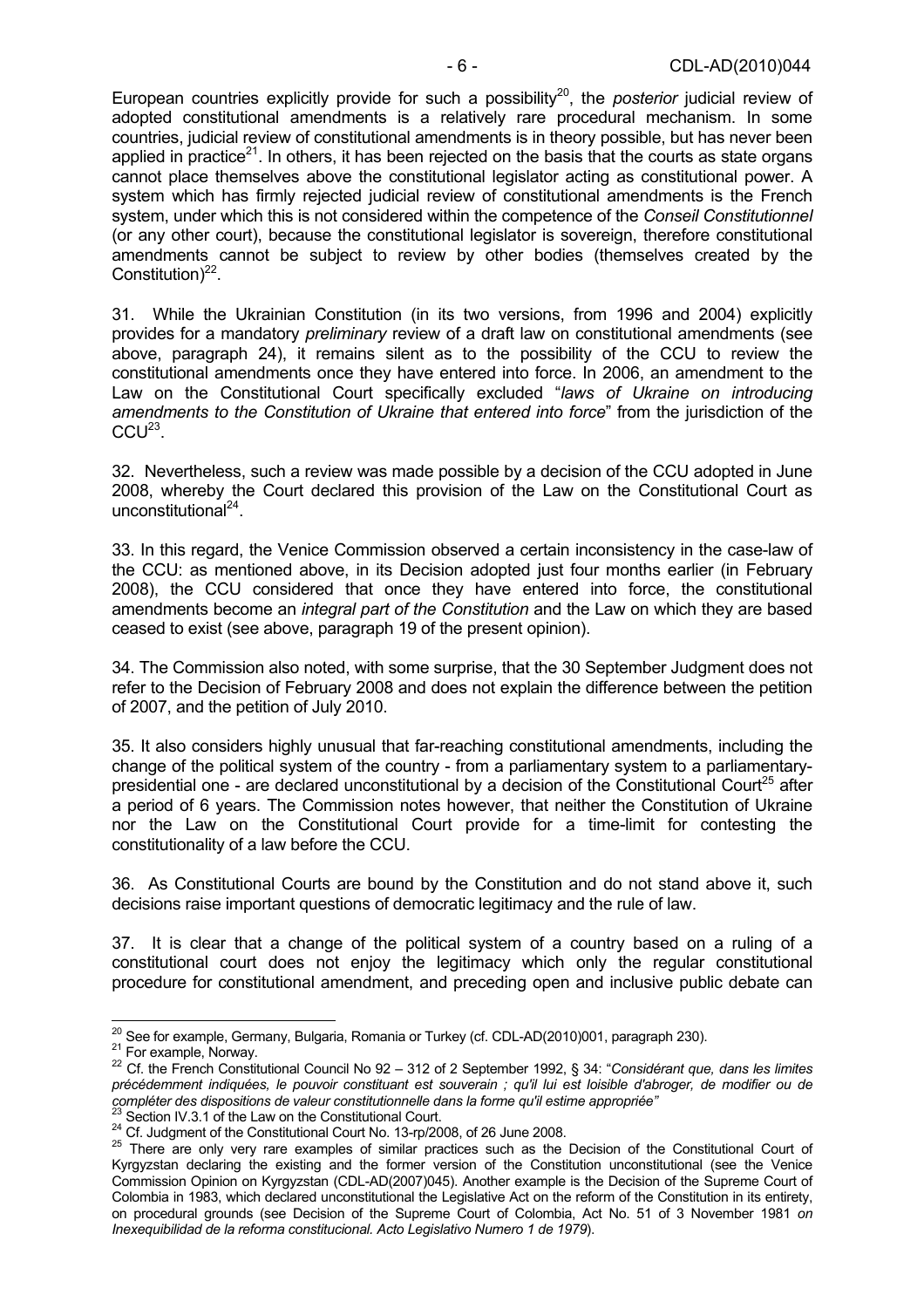bring. As it stressed in its 2005 Opinion on the amendments to the Constitution of Ukraine, "*taking the time necessary for finding a real consensus among all political forces and the civil society on a well-balanced and coherent constitutional reform would secure legitimacy of the new Constitution and the political system in Ukraine*" 26.

38. In the Venice Commission's opinion, the jurisprudence of a Constitutional Court has to be consistent and based on convincing arguments in order to be accepted by the people. Changes in the case-law have to be well-founded and explained in order not to undermine legal certainty. The principle of legal certainty, being one of the key elements of the rule of law, also requires that when declaring a constitutional amendment unconstitutional the time elapsed since its adoption is taken into account. Moreover, when a court's decision is based on formal or procedural grounds only, the substantive effect of such a decision should also be taken into account. In other words, the final decision should be based on a proportionality test where the requirement of constitutionality should be balanced against the negative consequences of the annulment of the constitutional amendment in question.

39. Finally, it is also important for such a decision to include unambiguous transitory provisions and set a precise time-limit for bringing lower-order norms and the functioning of state institutions into harmony with the Constitution in force.

#### **B. Legal consequences of the Constitutional Court's Judgment**

40. The main consequence of the 30 September Judgment of the Constitutional Court is the reinstatement of the pre-existing legal contents of the 1996 Constitution.

41. In some countries, the principle of automatic restoration of the pre-existing legal norms has been explicitly entrenched in their constitutions<sup>27</sup>. In some others, with constitutional review systems that are similar to the Ukrainian system, such as Bulgaria for example, the automatic restoration effect was proclaimed through the Constitutional Court's case-law<sup>28</sup>. In both cases however, it refers only to the lower-level norms and not the constitution itself.

42. Although the Ukrainian Constitution does not contain any specific provision on this issue, the 30 September Judgment gave an answer to this question in its motivational part, where it stated that "…*the recognition of Law No. 2222 as unconstitutional in connection with a violation of the procedure of its consideration and approval means the renewal of the previous wording of the norms of the Constitution of Ukraine, which were amended and excluded by Law No. 2222* (p. 12)".

43. A number of ambiguities concerning implication of the 30September Judgment remain. For example, the CCU did not provide an answer to the issue of the functioning of the state institutions; the Prime Minister, who was nominated according to the procedure given in the 2004 version of the Constitution can now be dismissed by the President, without consent of Parliament.

44. However, only two main issues are addressed in the present Opinion: the length of the parliamentary term and bringing national legislation into conformity with the 1996 Constitution.

<sup>&</sup>lt;sup>26</sup> Cf. CDL-AD(2005)015, para. 53.

<sup>27</sup> For example, the 1920 Austrian Constitution and the 1976 Portuguese Constitution.<br>28 It may be interesting to mention that this rule was challenged on the ground that automatically resurrected norms have later on been amended by norms proclaimed unconstitutional by the Constitutional Court, the fact that not only leads to ambiguity and legal uncertainty, but also contradicts Article 22.4 of the Law on the Constitutional Court of Bulgaria. According to this provision, the effect of unconstitutional norms has to be dealt on a case by case basis by Parliament itself.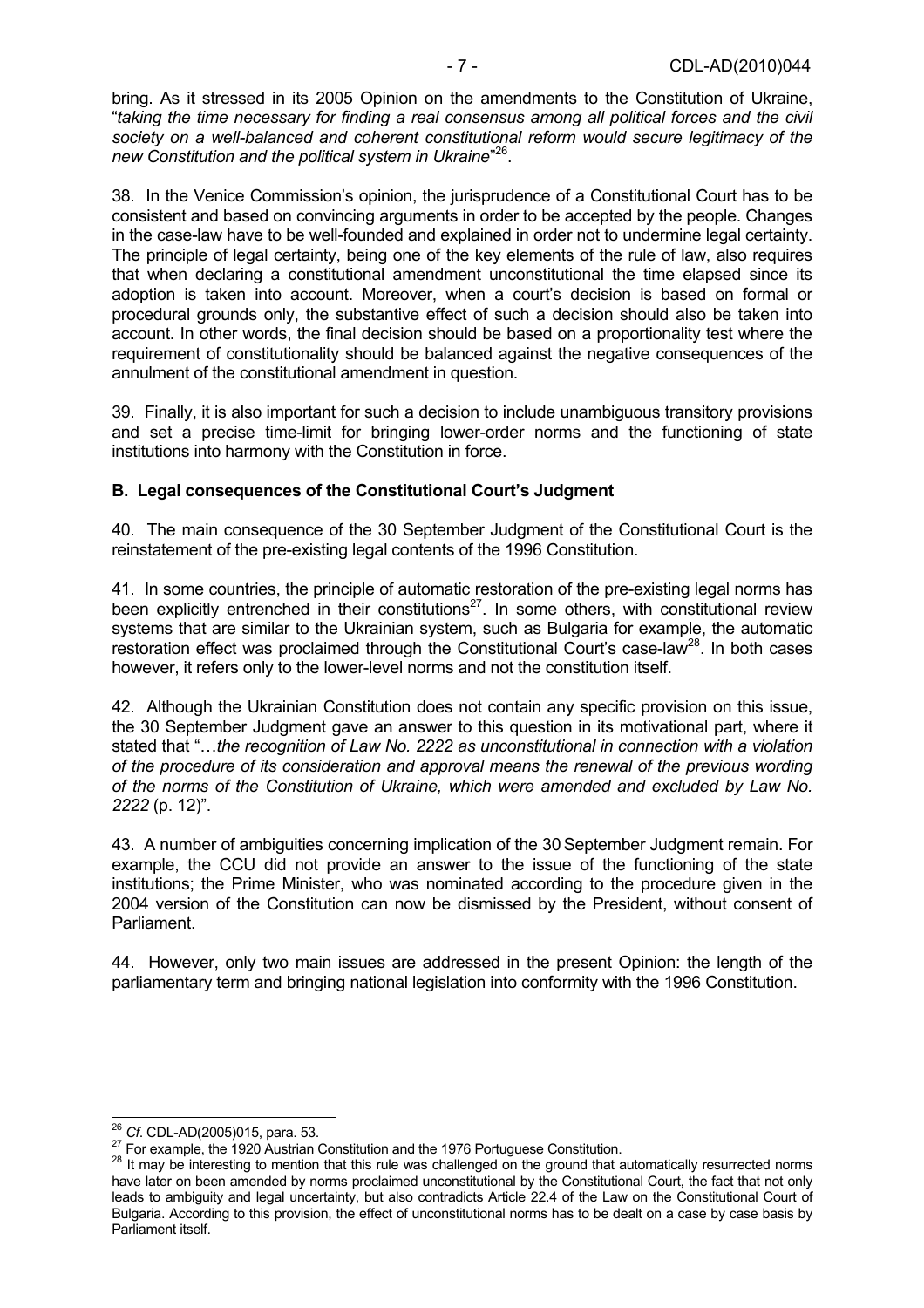#### *a) Length of the parliamentary term*

 $\overline{a}$ 

45. Both the President and Parliament had been elected on the basis of the Constitution of 2004: the Parliament in September 2007 for a term of five years, and the President in January 2010 for a term of five years. According to the 1996 Constitution, which, according to the CCU's Judgment is now in force, the parliamentary term is four years, which would mean that the next parliamentary elections should be held in the Spring of 2011, i.e. the last Sunday in March of the fourth year of the mandate of the deputies (Article 77 of the Constitution). On the other hand, according to the 2004 version of the Constitution, regular elections of the *Verkhovna Rada* take place on the last Sunday of the last month of the fifth year of the mandate of the deputies (Article 77 of the Constitution), *i.e*. in September 2012.

46. This situation was at the origin of two recent constitutional petitions:

47. In early October, the parliamentary majority submitted a project to amend the Constitution, extending the length of the term of Parliament and local government bodies by one additional year (from four to five years). This action of Parliament might be interpreted as implicitly acknowledging the fact that, under the present circumstances, the length of the parliamentary term of office is four years.

48. In conformity with the constitutional provisions on amendment, this draft constitutional amendment has been sent to the CCU for review. The Court gave its positive opinion on this draft amendment on 19 November 2010. However, the final approval of this constitutional amendment will not be given until the beginning of February 2011 (when the next session of Parliament will begin).

49. In parallel to this, the Central Election Commission (hereinafter, the "CEC"), which should initiate the formal start of the elections 105 days before the election date (i.e. on 22 November 2010, in case the 1996 Constitution applies) requested the Constitutional Court's interpretation of Article 77 of the Constitution<sup>29</sup>. At the moment of writing this Opinion, the case is still pending before the Constitutional Court, and the CEC has not yet declared the start of the election campaign.

50. It is not the task of the Venice Commission to speculate on the future decision of the CCU on this matter. It wishes to stress, however, that it is of the utmost importance to re-establish legal certainty, overcome the constitutional crisis and provide for a legitimate basis for the exercise of power in the country.

51. The Constitution itself does not specify who should determine the date of the parliamentary elections. The *Verkhovna Rada* is empowered to set the date for the presidential and for the local elections, but not for its own. The CCU is the only authority competent to give the official interpretation of the constitution. Last year, the CCU was requested to pronounce itself on the then President Yushchenko's constitutional petition regarding the date of the presidential elections<sup>30</sup>. In its Decision, the CCU stated that in setting the date for elections, it was guided by the norm of the Constitution *current on the day that the judgment was taken*. As Article 17.1 of the Law on Presidential Elections and the *Verkhovna Rada* Resolution on setting regular elections for President of Ukraine reproduced the wording of the 1996 version of the Constitution, the Court declared both acts as contrary to Article 103.5 of the 2004 version of the Constitution in force  $31$ .

<sup>29</sup> Article 77 reads: "Regular elections to the *Verkhovna Rada* of Ukraine shall be held on the last Sunday of March of the fourth year of the term of the *Verkhovna Rada* of Ukraine. Early elections to the *Verkhovna Rada* of Ukraine shall be appointed by the President of Ukraine and shall be held within a 60 day period from the day of publication of the decision on the early termination of the powers of the Verkhovna Rada of Ukraine. The procedure for electing the people's deputies of Ukraine shall be established by law".<br><sup>30</sup> Presidential polls in Ukraine have traditionally been held on the last Sunday in October - but Mr Yushchenko took

power in January 2005, three months after mass protests followed the fraudulent election victory of Mr Yanukovich.<br><sup>31</sup> According to the CCU decision: "..from 1 January 2006, this provision of the Constitution (Article 103

new wording, under which the presidential elections in Ukraine are to be held on last Sunday of the fifth year of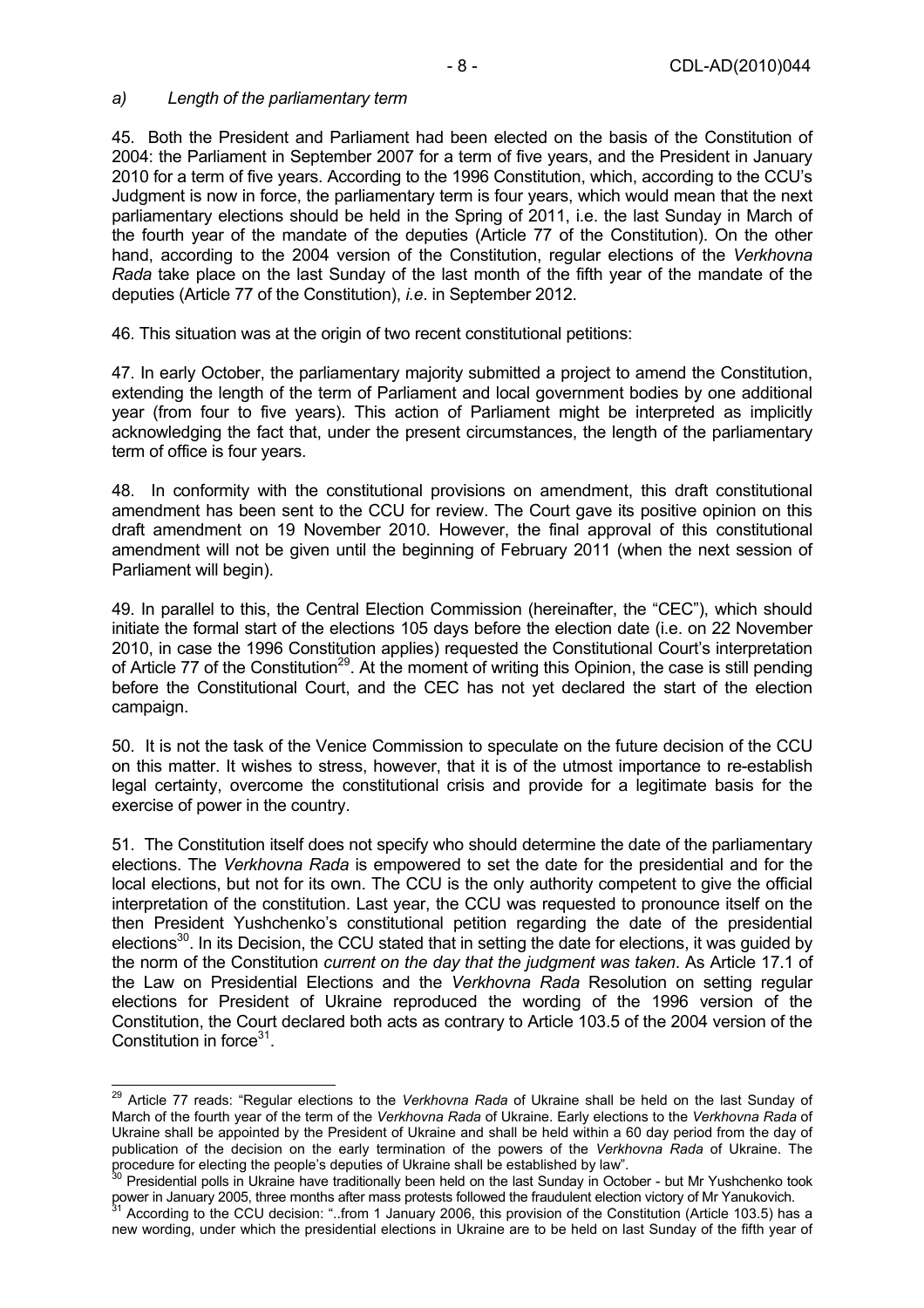52. The Venice Commission wishes to recall the importance of the role of constitutional courts in putting into practice democracy, the rule of law and the protection of human rights. The state constitutional courts are the institutions which can, by interpreting the wording of the constitution prevent the arbitrariness of the authorities by giving the best possible interpretation of the considered constitutional norm at the given time.

53. The Commission strongly hopes that the CCU, as the only authority competent to give the official interpretation of the state constitution, will take its decision on this matter very soon and preferably before the end of the year, thus contributing to ensuring the rule of law and the stability of the country in a difficult moment of its constitutional history.

#### b) *Bringing the legislation in line with the 1996 version of the Constitution*

54. In conformity with 30 September Judgment, the state authorities are required to "urgently" harmonise normative legal acts with the 1996 Constitution. Again, the lack of transitional provisions or a specific time-limit provoked legal uncertainty and became the subject of controversy between the majority and the opposition.

55. During its visit to Ukraine, the representatives of the Ukrainian authorities informed the Commission that the process of legislative reform is almost finalised with most of the relevant laws being already modified to conform to the 1996 Constitution. The recently adopted Law on the Cabinet of Ministers addresses the main issues in this regard.

56. Among others, the Law on the Cabinet empowers the President to appoint the Prime Minister, with the consent of more than half of the constitutional composition of Parliament (Article 8), and the Cabinet members, upon proposal by the Prime Minister (Article 9). The Cabinet is responsible to the President of Ukraine and is under the control and accountable to Parliament (Article 1.3). The Government can be dismissed as a result of the adoption of the no-confidence motion against the Cabinet, the President's decision on the resignation of the Cabinet, the resignation of the Prime Minister or his/her death (Article 12). In addition, the Government must resign after the new President is elected (Article 11). The Cabinet programme is based on the electoral programme of the President, to be submitted for consent to the *Verkhovna Rada* (Article 10.1 and 10.2).

57. The Law on the Cabinet of Ministers of Ukraine is of crucial importance for the functioning of the executive branch in the country. It is therefore particularly important that its provisions reflect a proper co-ordination with the Constitution in force. The Venice Commission did not have the opportunity to assess this new Law in detail. It wishes to note, however, that a number of provisions of the Law appear to give rise to concern. These are threefold.

58. First, according to Article 25.2, the Cabinet of Ministers is obliged, *inter alia*, to ensure the implementation of acts issued by the President as well as of the "instructions" ("*doruchennya*") by the President. A number of interlocutors met during the November visit to Kiev informed the Commission that in practice, this kind of "instructions" may be given to both the Cabinet as a whole and the individual ministers within the Cabinet. This prerogative however, is not contained in Article 116 of the 1996 Constitution.

59. Second, the presidential acts issued within the limits of the defined powers must be "confirmed" by the premier and the responsible minister "by appending their signatures" to the act within a five-day term (Article 25.3). In this regard, the Commission recalls that the countersignature requirement allows the setting of limits to the discretionary power of the President in certain fields and prevents him or her from pursuing his or her own personal policy. While this provision explicitly refers to the mechanism of countersignature envisaged by the Constitution (Article 106.2), its wording and the very short deadline may undermine its

 office of the President. The provisions of the first part of Article 17 of the Law thus violate Article 103.5 of the Constitution of Ukraine" (*Cf*. CCU Decision No. 10-pn/2009, of 12 May 2009, paragraph 3.3).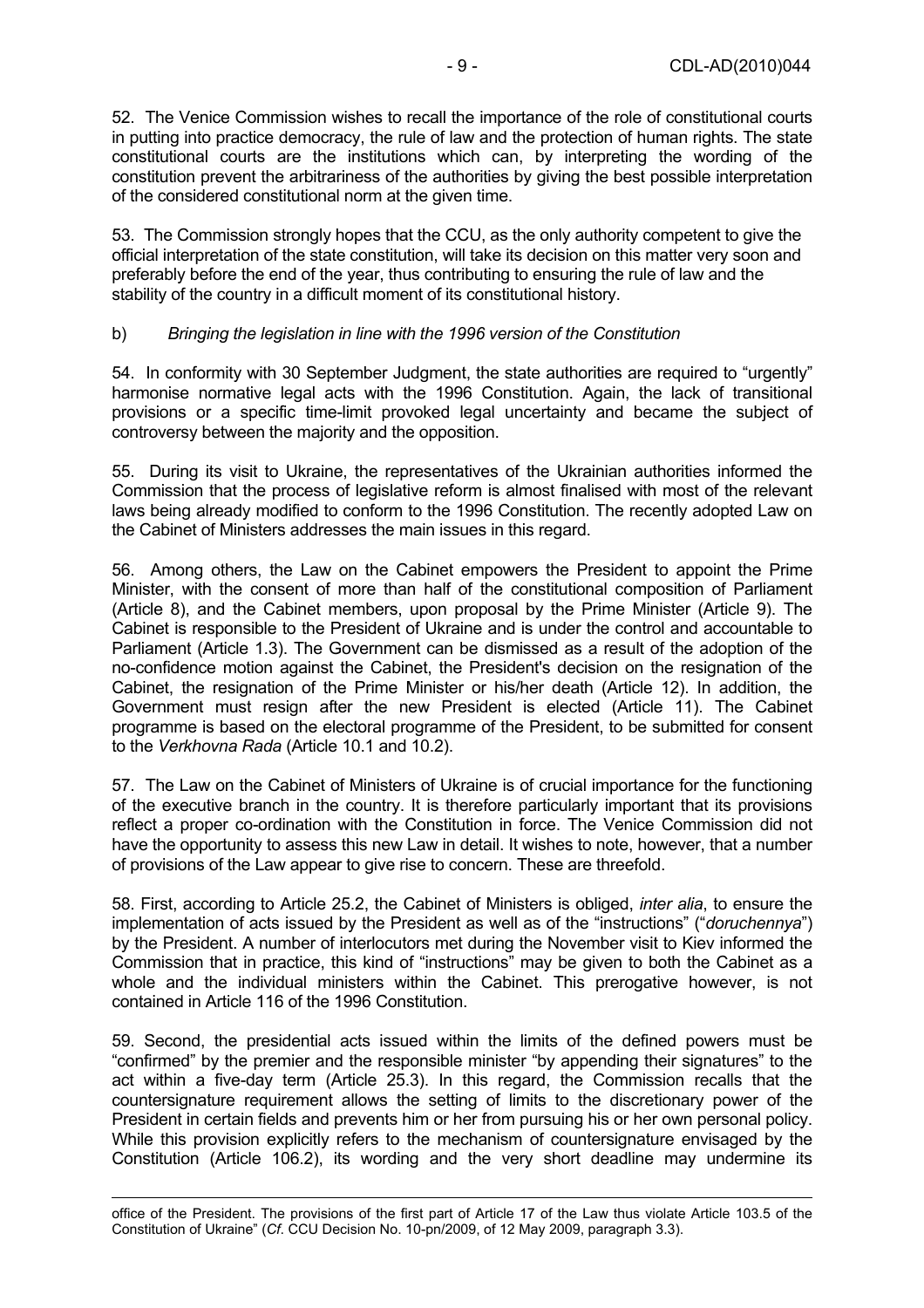relevance in practice. In addition, the Law on the Cabinet remains silent as to the possible legal consequences of the Prime Minister/responsible minister refusing to sign an act of the head of state.

60. This last point is particularly relevant, as the Commission was told by some representatives of Ukrainian authorities and the opposition, that in practice, the mechanism of countersignature is very rarely used, if at all. It thus strongly recommends the effective use of this important principle in practice.

61. Third, Article 42.1 gives the President also the right to appoint "deputy ministers", upon the proposal of the Prime Minister. Again, this novelty seems to transcend the bounds of the 1996 version of the Constitution.

62. These changes clearly lead to diminishing the influence of Parliament and strengthening the President's control over the activity of the Government. In addition, the new Law on the Cabinet of Ministers as well as the whole process of harmonisation of the legislation with the 1996 version of the Constitution encounters a rather strong criticism from various actors in the country. During the Commission's visit to Kyiv, several interlocutors met denounced the haste in adopting and implementing legislative reforms, which apparently resulted in several violations of regular legal procedures. It was thus pointed out that among others, the above-mentioned new Law on the Cabinet entered into force on 7 October 2010, only six days after the CCU's Decision, apparently without respecting all the procedural stages. This seems to indicate that the new draft Law was prepared in advance.

63. Without having seen the Rules of Procedure and more detailed information on the various stages in the adoption procedure in Parliament, it is not possible for the Venice Commission to comment on this matter. It must be recalled however, that the 2004 version of the Constitution was annulled because of the non-observance of *procedure in making amendments to it.* The rush in adopting legislative reforms to conform to the Constitution currently in force should not come at the cost of proper democratic procedures and proper consultative process. It has to be kept in mind that all laws passed violating certain rules of procedure can be abrogated at any time by the Constitutional Court. This creates legal uncertainty and is incompatible with European standards in particular, the rule of law.

#### **C. Further steps to be taken to bring the new constitutional framework in line with European standards and norms**

64. The fundamental problem in Ukraine for more than a decade has been dysfunctional institutions, a lack of checks and balances especially with respect to the powers of the President, constant clashes between the State organs and intense disputes over the Constitution. Considering current political realities, the strengthening of the powers of the President can become an obstacle for building genuine democratic structures and may eventually lead to an excessively authoritarian system, as already pointed out in the Venice Commission's opinion on the draft constitution of Ukraine as approved on 11 March 1996<sup>32</sup>.

65. Therefore, the present constitutional situation and the 30 September Judgment should not be used as a reason to avoid a comprehensive constitutional reform called for by, *inter alia*, the Parliamentary Assembly of the Council of Europe<sup>33</sup> and the European Union<sup>34</sup>. It is clear that the current constitutional framework based on a ruling of the Constitutional Court does not enjoy sufficient legitimacy, which only the regular constitutional procedure for constitutional amendments in the *Verkhovna Rada* can ensure.

<sup>&</sup>lt;sup>32</sup> See CDL (1996)20.

<sup>&</sup>lt;sup>33</sup> See PACE, The functioning of democratic institutions in Ukraine, Addendum to the Report, doc. 12357 Addendum, of 4 October 2010.<br> $34$  See Possiution

See Resolution of 25 November 2010 on Ukraine (Doc. P7\_TA-PROV(2010)0444) and the Joint statement at the EU-Ukraine summit, held in Brussels on 22 November 2010 (MEMO/10/600).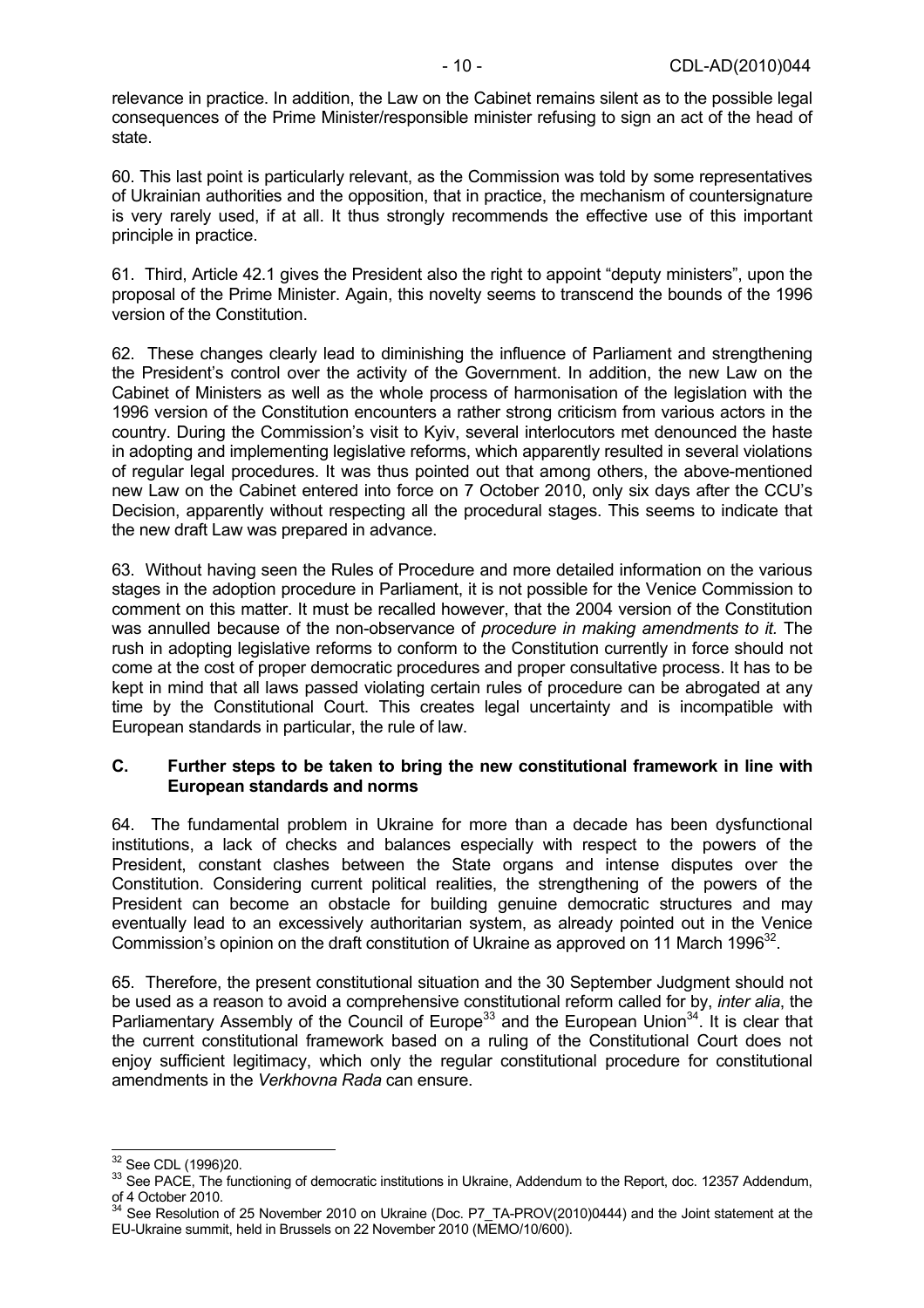66. In the Venice Commission's opinion, a comprehensive constitutional reform in Ukraine should strengthen the stability, independence and effectiveness of state institutions through a clear division of competencies and effective checks and balances. It should also introduce additional mechanisms and procedures of parliamentary control over the actions and intentions of the executive.

67. Moreover, a genuine constitutional reform is crucial to ensure that the legislative reform packages that are currently being developed are fully consistent with European standards and values. This concerns, first of all, the reform of the judiciary. The recent Opinion of the Venice Commission<sup>35</sup> identifies a number of problematic provisions in the Constitution which are an obstacle to a more comprehensive reform. Moreover, constitutional amendments should also facilitate the urgently needed reform of local self-government. Finally, while the return to the 2004 version of the Constitution should make reform of the *Prokuratura* - a commitment of Ukraine to the Council of Europe - easier, further amendments might also be advisable in this  $respect<sup>36</sup>$ .

68. Indeed, the transitional provisions of the 1996 version of the Constitution can no longer be used as a justification for maintaining the state of affairs that was supposed to be changed by this very text. This regards the reform of *Prokuratura* of course, but also the reform of the criminal procedure.

#### **V. Conclusion**

 $\overline{a}$ 

69. The recent constitutional history of Ukraine has involved constant challenges and attempts to find the right balance of powers between the President, the Cabinet and Parliament. It soon became apparent that the text of the 1996 Constitution did not, taking into account realities in Ukraine, provide for sufficient checks and balances and that there was a risk of authoritarian presidential system. The Venice Commission therefore supported, already in 2003, the efforts for constitutional reform. These efforts led to the adoption of the 2004 constitutional amendments. The change brought about by these amendments was welcome, in principle, but neither coherent nor well thought through. The amendments therefore led to increased tension, especially between the President and the Cabinet of Ministers.

70. The reinstatement of the 1996 version of the Constitution by a judgment of the Constitutional Court of Ukraine raises questions of the legitimacy of past actions, as the institutions of Ukraine worked for several years on the basis of constitutional rules later declared unconstitutional. It also raises questions of legitimacy with respect to the present state institutions, since the President and the Parliament were elected under constitutional rules that are no longer recognised as valid. The President of Ukraine, as from this judgment, enjoys far more powers than could be foreseen by the voters when he was elected. The working of the main state organs is now based on rules changed by a court and not on rules changed by the *Verkhovna Rada*, as a democratically legitimate body.

71. The issues around the terms of office and elections are rather complex and equivocal, and every decision in this respect must be based on clear and convincing arguments in order to be accepted by the people. To the extent that an authoritative interpretation of the provisions of the Constitution with regard to the next date of the parliamentary elections seems to be required, the Venice Commission believes that a decision by the Constitutional Court of Ukraine could provide the answer to this issue.

<sup>&</sup>lt;sup>35</sup> See the Joint Opinion of the Venice Commission and the Directorate General of Human rights and Legal Affairs of the Council of Europe on the Law on the Judicial System and the Status of Judges of Ukraine (CDL-AD (2010)026) and on the Law amending certain Legislative Acts of Ukraine in Relation to the Prevention of Abuse of the Right to Appeal (CDL-AD(2010)029).

See the Opinion of the Venice Commission on the draft Law of Ukraine amending the constitutional provisions on the prokuratura (CDL-AD(2006)029).